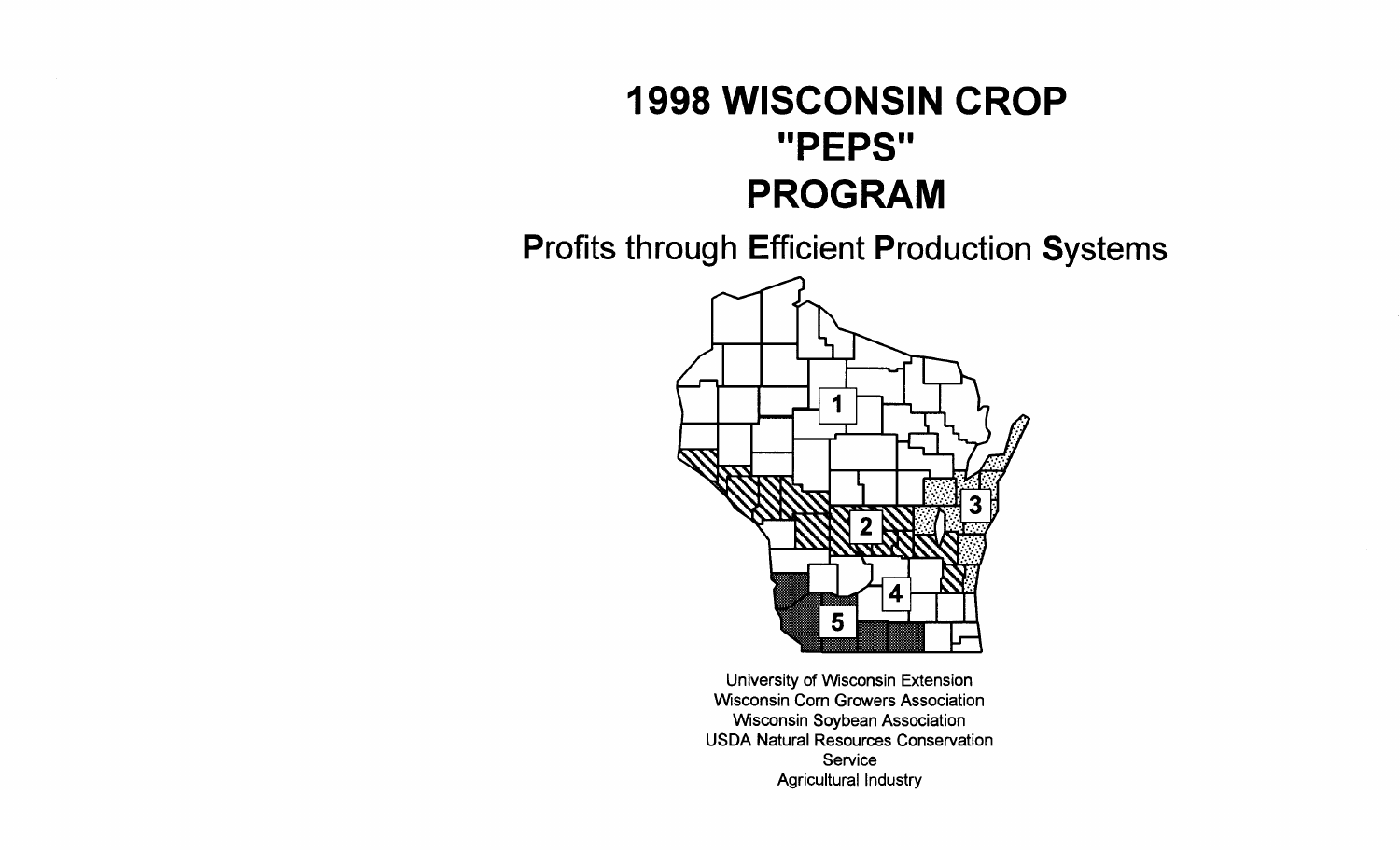#### **1998 WISCONSIN "PEPS" PROGRAM CASH CROP CORN DIVISION**

|                               |               |          |         |                        |          | <b>NRCS</b> |                            |                   | Planting        |    |              | <b>Trips</b>   |               |                                          |                     |                   |                 |
|-------------------------------|---------------|----------|---------|------------------------|----------|-------------|----------------------------|-------------------|-----------------|----|--------------|----------------|---------------|------------------------------------------|---------------------|-------------------|-----------------|
| Dist. Name                    | County        | Return/A | Cost/Bu | Yield<br>$@15.5$ Moist |          | Rated       | Yield Hybrid or Variety    | Date x1000 cropth | Rate            |    | Row Previous | Over<br>Field  | Till<br>111   | Herbicides                               | <b>Insecticides</b> | Nitrogen<br>lbs/a | Soil<br>Loss/2/ |
| 1 Tom Boe                     | Polk          | \$196.97 | \$1.10  | 201                    | 19.9     | 65          | NK Max 23                  | 5/4/98            | 30              | 30 | Soybeans     |                | 6 MT/NT       | Dual II Marksman                         |                     | 125               | 5 Y             |
| Dunn Farms Inc.               | St.Croix      | \$154.70 | \$1.32  | 204                    | Ia.4     | 125         | Novartis N3030 Bt          | 4/28/98           | 30              | 36 | Oats         | 6              | <b>MP</b>     | Liberty                                  |                     | 131               | 4 Y             |
| Jaquish Farms, Inc.           | Eau Claire    | \$153.50 | \$1.35  | 210                    | 22.1     | 100         | Pioneer 3730               | 5/6/98            | 30              | 30 | Soybeans     |                | 8 MT/NT       | <b>Prowl Atrazine DF</b><br>Hornet       |                     | 176               | 1 Y             |
| Dale <b>Aprill</b>            | Shawano       | \$147.39 | \$1.27  | 181                    | 17.8     | 100         | Novartis Max 357           | 4/30/98           | 31              | 30 | Corn         |                |               | 5 MT/NT Dual II Clarity                  |                     | 165               | 1 Y             |
| Wayne Van Beek                | St.Croix      | \$145.57 | \$1.27  | 160                    | 17.2     | 90          | Novartis Max 23            | 5/2/98            | 30              | 30 | Corn         | 6              | <b>CP</b>     | <b>Frontier Marksman</b>                 |                     | 127               | 1 Y             |
| Dale <b>Aprill</b>            | Shawano       | \$134.90 | \$1.34  | 181                    | Ia.3     | 100         | Pioneer 37R71              | 4/30/98           | 30              | 30 | Corn         |                |               | 7 MT/NT Dual II Clarity                  |                     | 165               | 1 Y             |
| 1 Ivan Gruetzmacher Waupaca   |               | \$125.17 | \$1.35  | 171                    | 17.7     |             | 125 Pioneer 37R71          | 4/29/98           | 30              | 30 | Soybeans     | 6              | <b>CP</b>     | <b>Bicep</b>                             |                     | 74                | 2 Y             |
| 1 Dunn Farms Inc.             | St. Croix     | \$117.43 | \$1.36  |                        | 163 16.0 |             | 100 Novartis Max 357       | 4/25/98           | 30              | 36 | Corn         | 6              | C P           | <b>Broadstrike/Dual</b>                  |                     | 86                | 6 N             |
| River Brink Farms             | St Croix      | \$106.90 | \$1.46  | 162                    | 16.7     | 110         | Norvatis N3030 Bt          | 4/23/98           | 30              | 30 | Soybeans     |                |               | 6 MT/NT Frontier Clarity                 |                     | 142               | 2 Y             |
| Rasmus Farms                  | Chippewa      | \$98.53  | \$1.46  | 156                    | 19.5     | 65          | Pioneer 3453               | 5/1/98            | 30              | 30 | Soybeans     |                |               | 7 MT/NT Harness Atrazine 9.0             |                     | 105               | 1 Y             |
| Darryll Olson                 | Shawano       | \$64.15  | \$1.55  | 159                    | 24.8     | 95          | Pioneer 37Mal              | 5/3/98            | 32              | 30 | Corn         | 5 <sup>5</sup> | <b>CP</b>     | Broadstrike/Dual Dual II                 |                     | 136               | 1 Y             |
| Daniel<br>Gruetzmacher        | Waupaca       | \$67.57  | \$1.56  | 135                    | $l$ a.4  | 90          | Pioneer3753                | 4/28/98           | 31              | 30 | corn         | $\overline{7}$ | <b>CP</b>     | Eradicane Aatrex 9.0                     |                     | 146               | 2 Y             |
| 2 Clover View Farms           | Adams         | \$219.22 | \$1.03  | 209                    | 16.9     | 115         | Novartii N4205             | 5/5/98            | 30              | 36 | Soybeans     |                |               | 5 MT/NT Surpass Atrazine                 |                     | 127               | 2 Y             |
| 2 David E. Bauer              | Pepin         | \$191.62 | \$1.17  | 211                    | 17.2     | 125         | Pioneer 3730               | 5/6/98            | 28              | 36 | Soybeans     |                |               | 6 MT/NT Partner Hornet Atrazine          |                     | 116               | 1 Y             |
| 2 Merlin D. Sutter            | <b>Buffab</b> | \$176.97 | \$1.18  | 196                    | 17.6     | 145         | NovartisMax66              | 5/9/98            | 31              | 38 | Soybeans     |                | 5 MT/NT Bicep |                                          | Aztec 2.1           | 75                | 4Y              |
| 2 Edward Volkening            | Adams         | \$151.95 | \$1.13  | 160                    | $l$ a.1  | 66          | Novartis N4242 Bt          | 4/27/98           | $\overline{28}$ | 30 | Soybeans     |                |               | 5 MT/NT Marksman Dual II                 |                     | 120               | 4Y              |
| 2 Greendale Farms             | Fond Du Lac   | \$127.11 | \$1.35  | 174                    | 19.1     | 150         | Novartis N4242Bt           | 5/12/98           | 31              | 30 | Soybeans     |                |               | 4 MT/NT Atrazine Accent NIS 2-4D<br>Chii |                     | 111               | 1Y              |
| 2 Ross Bishop                 | Washington    | \$103.16 | \$1.49  | 175                    | 24.8     | 120         | Golden Harvest 2362        | 5/11196           | 34              | 20 | Soybeans     |                |               | 7 MT/NT Accent                           | Agrox               | 150               | 2Y              |
| 3 Meyer Dairy & Grain Calumet |               | \$241.26 | \$1.03  | 230                    | 19.1     | 125         | Novartis N3030 Bt          | 5/7/98            | 32              | 30 | Soybeans     |                |               | 5 MT/NT Dual II Atrazine Accent<br>COC   |                     | 64                | 0 Y             |
| 3 Hamp Haven Farms Manitowoc  |               | \$211.31 | \$1.12  |                        |          |             | 219 21.8 110 Pioneer 37Mal | 5/10/98           | 31              | 30 | corn         |                |               | 5 CP Accent Banvel NIS AMS               |                     | 76                | 3 Y             |
| 3 Hamp Haven Farms Manitowoc  |               | \$191.40 | \$1.14  | 203                    | 21.1     | 125         | Dekalb 449                 | 5/12/98           | 31              | 30 | Snapbeans    | $5^{\circ}$    | <b>CP</b>     | <b>Frontier Banvel NISAMS</b>            |                     | 76                | 3Y              |
| 3 Mike Gilson                 | <b>Brown</b>  | \$136.70 | \$1.30  | 176                    | 16.0     | 110         | <b>DK493</b>               | 4/30/98           | 31              | 30 | Corn         | $\overline{7}$ | <b>MP</b>     | Surpass Marksman                         | Force               | 134               | 3Y              |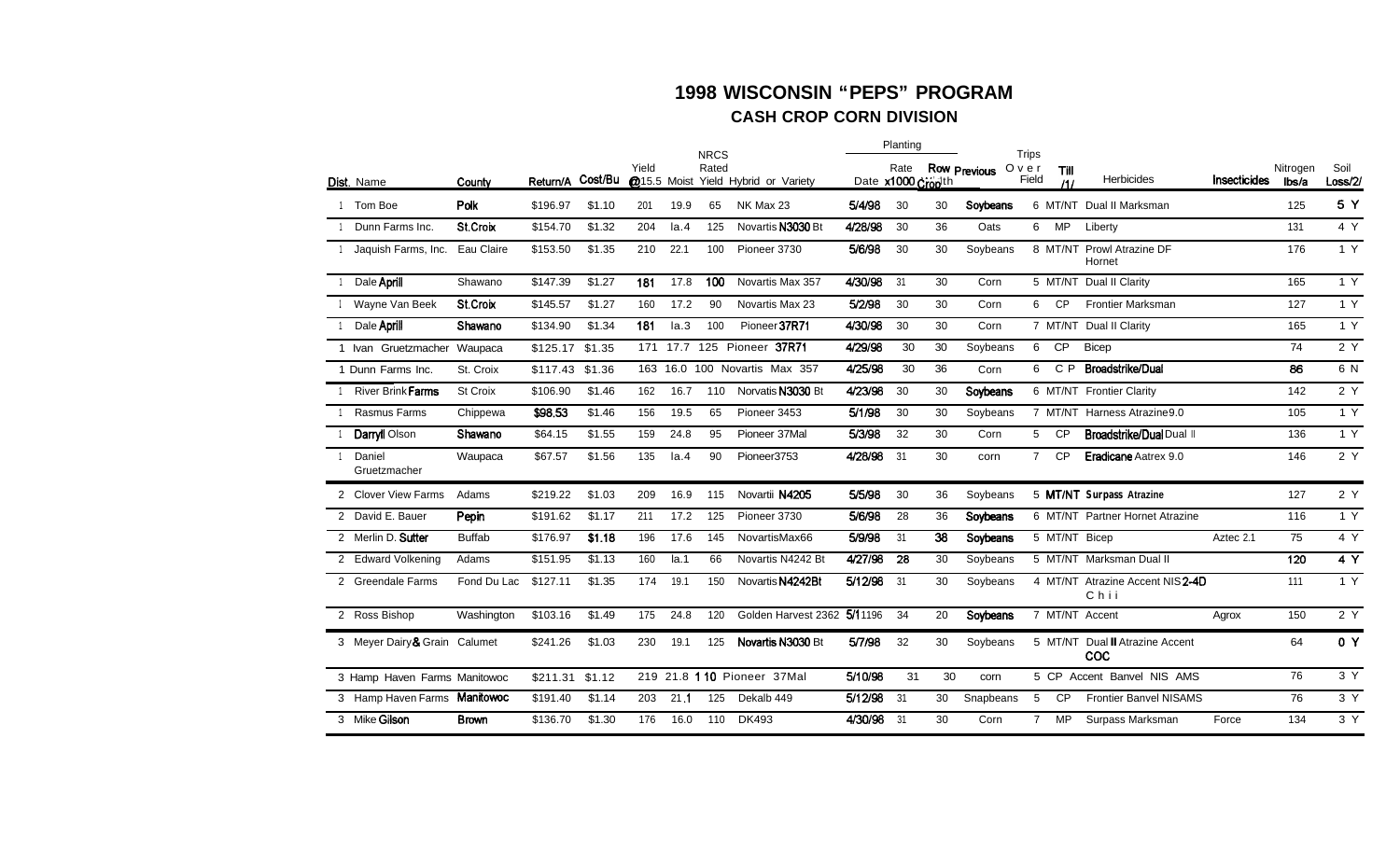#### **1998 WISCONSIN "PEPS" PROGRAM CASH CROP CORN DIVISION**

|   |                                 |           |                 |                    |       |      | <b>NRCS</b> |                           |            | Planting               |    |                        | <b>Trips</b> |                 |                                          |                            |          |                |
|---|---------------------------------|-----------|-----------------|--------------------|-------|------|-------------|---------------------------|------------|------------------------|----|------------------------|--------------|-----------------|------------------------------------------|----------------------------|----------|----------------|
|   | Dist. Name                      | County    | Return/A        | Cost/Bu@15.5 Moist | Yield |      | Rated       | Yield Hybrid or Variety   |            | Rate Row<br>Date x1000 |    | Previous<br>Width Crop | Field        | Over $T  $<br>H | <b>Herbicides</b>                        | Insecticides ibs/a Loss/2/ | Nitrogen | Soil           |
|   | 4 Pine Hill Farms               | Dodge     | \$158.41        | \$1.30             | 203   | 20.0 | 150         | <b>Novartis Max88</b>     | 5/11/98    | 34                     | 30 | Soybeans               |              |                 | 6 MT/NT Extrazine                        |                            | 100      | $\mathsf{I}$ Y |
|   | 4 John Miller                   | Columbia  | \$139.75        | \$1.40             | 206   | 22.3 | 150         | Novartis N4640 Bt         | 5/12/98    | 30                     | 38 | Soybeans               |              |                 | 5 MT/NT Roundup Ultra Weedone<br>638 AMS |                            | 156      | 1 Y            |
|   | 4 Earl Findlay                  | Jefferson | \$138.68 \$1.36 |                    |       |      |             | 194 20.9 120 Jung 2706    | 5/15/98    | 30                     | 30 | Soybean                |              |                 | 5 CP Marksman Frontier                   |                            | 126      | Y              |
|   | 4 Joe Vesbach                   | Vernon    | \$133.30        | \$1.38             | 189   | 16.9 | 150         | Novartis 4242 BT          | 4/27/98    | 32                     | 30 | Soybeans               |              |                 | 4 MT/NT Frontier Marksman                |                            | 164      | 2 Y            |
|   | 4 Todd Vesbach                  | Vernon    | \$130.70        | \$1.38             | 187   | 18.4 | 150         | Novartis 4242 Bt          | 4/25/98    | 32                     | 30 | Soybeans               |              |                 | 4 MT/NT Frontier Marksman                |                            | 164      | 3 Y            |
|   | Barb Vesbach                    | Vernon    | \$121.53        | \$1.41             | 182   | 18.6 | 145         | Novartis 4242 Bt          | 4/28/98    | 32                     | 30 | Soybeans               |              |                 | 4 MT/NT Frontier Marksman                |                            | 164      | 1 Y            |
| 5 | <b>Bahr Farms</b>               | Lafayette | \$196.97        | \$1.23             | 231   | 19.9 | 150         | Trelay Hi Cycle7729<br>Bt | 4/24/98 31 |                        | 30 | Soybeans               |              |                 | 6 MT/NT Dual II Marksman                 |                            | 127      | 3 Y            |
|   | 5 Maurice McLean                | Grant     | \$183.84        | \$1.19             | 207   | 19.5 | 102         | Asgrow RX601              | 4/27/98 32 |                        | 30 | Soybeans               | 8            | CP              | Dual II Prowl Buctril<br>Atrazine 4L     |                            | 80       | Y              |
|   | 5 Paul McLean                   | Grant     | \$173.24        | \$1.26             | 212   | 19.8 | 102         | Pioneer 34G81             | 4/27/98 32 |                        | 30 | Corn                   | 8            | <b>CP</b>       | Dual II Prowl Buctril<br>Atrazine 4L     | Force                      | 80       | Y              |
|   | 5 Mike Engelke                  | Lafayette | \$141.56        | \$1.47             | 233   | 19.7 | 160         | Pioneer 34T14             | 4/25/98    | -34                    | 30 | Soybeans               |              |                 | 6 MT/NT Dual II Buctril Atrazine<br>4L   |                            | 158      | 3 Y            |
|   | 5 Thunder-branch<br>Acres, Inc. | LaFayette | \$135.63        | \$1.47             | 223   | 19.8 | 160         | Pioneer 33A14             | 4/27/98    | 33                     | 36 | Soybeans               |              |                 | 3 MT/NT Ful Time 24-D Amine              |                            | 159      | 1 Y            |
|   | 5 Thunderbranch<br>Acres, Inc.  | LaFayette | \$120.28        | \$1.50             | 208   | 20.4 | 160         | Trelay 9095               | 4/27/98    | 33                     | 30 | Soybeans               |              |                 | 3 MT/NT Ful Time 24-D Amine              |                            | 159      | 0 Y            |
|   | 5 Roe Farms                     | Green     | \$95.72         | \$1.53             | 173   | 18.2 | 125         | Trelay 7004               | 5/6/98     | 32                     | 30 | Soybeans               |              |                 | 3 MT/NT Marksman Harness<br>Roundup      |                            | 111      | 1 Y            |

/1/ Tillage: NT/MT=No Till/Minimum Till, MT=Minimum Till (disk, field cultivate), CP=Chisel Plow, MP= Moldboard Plow, SS = Subsoil

/2/ Soil Loss (Tons/A) based on Universal Soil Loss Equation or Wind Erosion Equation Y=Soil loss is within "tolerable" level for the soil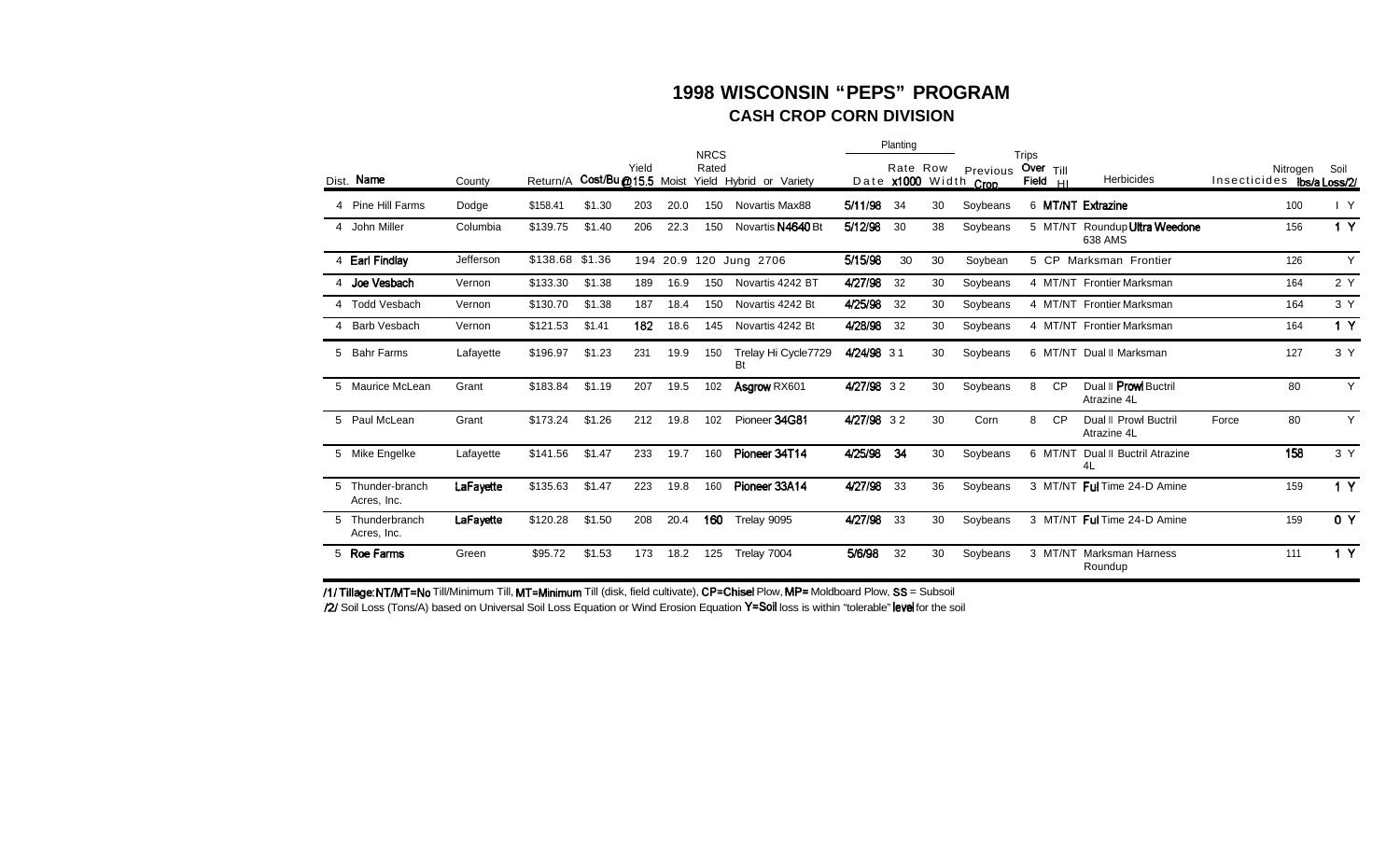#### **1998 WISCONSIN "PEPS" PROGRAM DAIRY/LIVESTOCK CORN DIVISION**

|                                    |                |                    |              |       |             | <b>NRCS</b>    |                          |         | Planting |                         |                  | <b>Trips</b>   |           |                                                               |                      |                   |                 |
|------------------------------------|----------------|--------------------|--------------|-------|-------------|----------------|--------------------------|---------|----------|-------------------------|------------------|----------------|-----------|---------------------------------------------------------------|----------------------|-------------------|-----------------|
| Dist. Name                         | County         | Return/A. Cost/Bu. |              | Yield | @15.5 Moist | Rated<br>Yield | <b>Hybrid or Variety</b> | Date    |          | Rate Row<br>x1000 Width | Previous<br>Crop | Field          | Over Till | /1/ Herbicides                                                | Insecticide          | Nitrogen<br>lbs/a | Soil<br>Loss/2/ |
| Darryll Olson                      | Shawano        | \$162.68           | \$1.16       | 176   | 22.4        | 95             | Novartis Max 23          | 5/2/98  | 32       | 30                      | Silage Corn      | 5              |           | MT/NT Broadstrike/Dual Dual                                   |                      | 59<br>Manure      | 1Y              |
| Darryll Olson                      | Shawano        | \$150.00           | \$1.22       | 174   | 20.6        | 95             | Novartis Max 357         | 4/30/98 | 32       | 30                      | Soybeans         | 5              |           | MT/NT Dual II<br><b>Broadstrike/Dual</b>                      |                      | 59<br>Manure      | 1Y              |
| Ken Peterson                       | St. Croix      | \$149.25           | \$1.19       | 169   | 18.4        | 125            | Pioneer 3753             | 4/24/98 | 28       | 30                      | Alfalfa          | $\overline{7}$ | <b>MP</b> | Atrazine                                                      |                      | 14<br>Manure      | 5 Y             |
| <b>Rusk Rose</b><br>Holsteins Inc. | <b>Rusk</b>    | \$146.40           | $$1 \cdot m$ | 167   | 23.8        | 95             | Golden Harvest 934       | 5/6/98  | 28       | 36                      | Alfalfa          | 6              | MP.       | Atrazine Lasso 4E                                             |                      | 9<br>Manure       | 1 Y             |
| Mike Steglich                      | Polk           | \$142.65           | \$1.30       | 183   | 16.8        | 80             | Novartis Max40           | 5/3/98  | 32       | 30                      | Hay              | $\overline{7}$ | <b>MP</b> | <b>Bicep Dual II</b><br>Roundup                               |                      | 223               | 4 Y             |
| Randy Kukuuka                      | Marathon       | \$127.44           | \$1.27       | 158   | 21.6        | 80             | Novartis 2555BT          | 5/10/98 | 32       | 32                      | Corn             | 6              | <b>CP</b> | Liberty                                                       |                      | 39<br>Manure      | 1Y              |
| <b>Harold Strasser</b>             | Polk           | \$103.78           | \$1.45       | 165   | 16.7        | 80             | Novartis 21V6            | 5/4/98  | 32       | 30                      | <b>Hay</b>       | $\overline{7}$ | <b>MP</b> | <b>Bicep Dual II</b><br>Roundup                               |                      | 223               | 4 Y             |
| Rasmus Farms                       | Chippewa       | \$70.01            | \$1.59       | 143   | 22.1        | 90             | Pioneer 3730             | 5/1/98  | 30       | 30                      | Alfalfa          | 8              | <b>CP</b> | Roundup Atrazine 9.0<br>Harness                               |                      | 15<br>Manure      | 1Y              |
| 2 James Ellis                      | <b>Buffalo</b> | \$226.93           | \$1.07       | 225   | 23.6        | 140            | Novartis Max 747         | 4/29/98 | 32       | 30                      | Soybeans         | 6              |           | <b>MT/NT</b> Frontier Marksman                                |                      | 8<br>Manure       | 3 Y             |
| 2 Clover View Farms                | Adams          | \$213.83           | \$1.03       | 203   | 21.4        | 110            | Novartis N4242BT         | 5/9/98  | 30       | 36                      | Alfalfa          | 5              | MP.       | Surpass Aatrex 4L                                             |                      | 12                | 3 Y             |
| 2 Goplin Homestead                 | Trempealeau    | \$160.85           | \$1.31       | 208   | 27.3        | 85             | Pioneer 3730             | 4/28/98 | 32       | 30                      | Alfalfa          | 5              |           | MT/NT Roundup Ultra 24-D<br>Ester Accent Permit<br><b>COC</b> | Asana                | 70<br>Manure      | 4 Y             |
| 2 Schank Bros. Beef<br>Farm        | Trempealeau    | \$145.47           | \$1.22       | 169   | 17.1        | 140            | Pioneer 3845             | 4/24/98 | 28       | 38                      | Alfalfa          | 4              |           | MT/NT Extrazine Roundup<br>Clarity                            | Asana                | $\mathbf{0}$      | 5 Y             |
| 2 Les Grundrum                     | Washington     | \$144.14           | \$1.27       | 179   | 17.6        | 125            | Novartis Max 357         | 5/15/98 | 29       | 30                      | Corn             | 8              | MP.       | <b>Accent Permit</b>                                          | Aztec <sub>2.1</sub> | 134<br>Manure     | 3 Y             |
| 2 River Brink Farms                | Pierce         | \$143.42           | \$1.31       | 186   | 19.5        | 80             | Novartis N4242BT         | 5/11/98 | 30       | 30                      | Alfalfa          | 8              | <b>MP</b> | Liberty Atrazine                                              |                      | 39<br>Manure      | 4 Y             |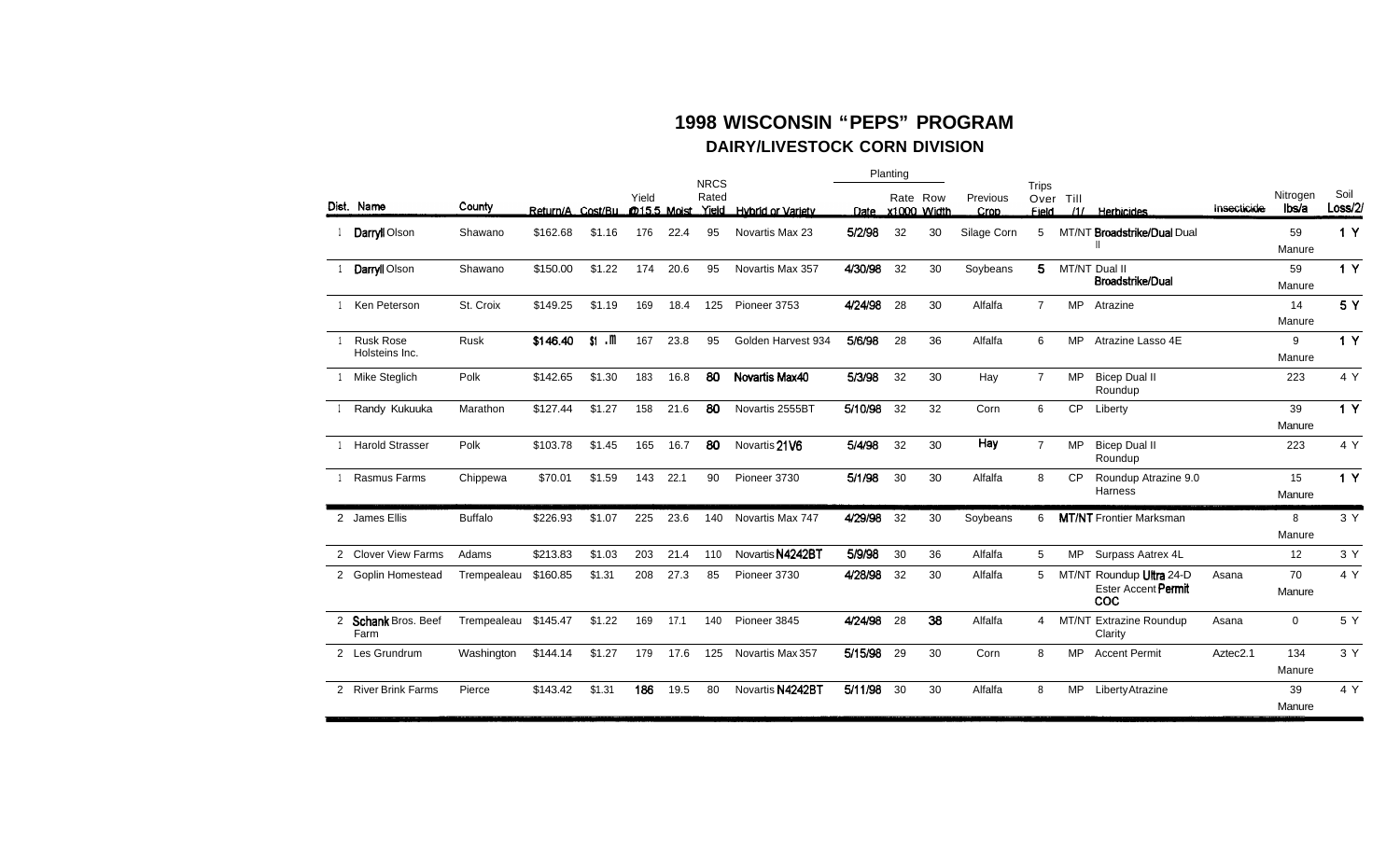#### **1998 WISCONSIN "PEPS" PROGRAM DAIRY/LIVESTOCK CORN DIVISION**

|   |                              |           |          |                 | <b>NRCS</b> |      | Planting |                                                     |         | Trips    |                  |                  |                |                  |                                          |             |                          |                 |
|---|------------------------------|-----------|----------|-----------------|-------------|------|----------|-----------------------------------------------------|---------|----------|------------------|------------------|----------------|------------------|------------------------------------------|-------------|--------------------------|-----------------|
|   | Dist. Name                   | County    |          |                 | Yield       |      | Rated    | Return/A Cost/Bu @155 Moist Yield Hybrid or Variety |         | Rate Row | Date x1000 Width | Previous<br>Cron | <b>Field</b>   | Over Till<br>111 | <b>Herbicides</b>                        | Insecticide | Nitrogen<br>lbs/a        | Soil<br>Loss/2/ |
|   | 3 Hamp Haven Farms Manitowoc |           | \$263.60 | \$0.91          | 225         | 23.0 | 125      | Cargill 3677                                        | 5/9/98  | 31       | 30               | Greenbeans       | 5              | <b>CP</b>        | Atrazine Eradicane                       |             | 16<br>Manure             | 3Y              |
|   | 3 Hamp Haven Farms           | Manitowoc | \$257.95 | \$0.90          | 218         | 19.0 | 110      | DeKalb 512                                          | 4/29/98 | 31       | 30               | Alfalfa          | 5              | <b>MP</b>        | <b>Eradicane Atrazine</b><br><b>COC</b>  |             | 16                       | 3Y              |
|   | 3 David McCarthy             | Outagamie | \$228.50 | $$1$ 01         | 213         | 21.7 | 125      | Pioneer 36F30                                       | 4/30/98 | 29       | 38               | Alfalfa          | 4              | MT/NT            | Aatrex 4L Roundup<br>Basis COC AMS       |             | 9                        | 1 Y             |
| 3 | Ron Vanden Heuvel            | Outagamie | \$218.25 | \$1.00          | 202         | 22.7 | 100      | Novartis Max 357                                    | 5/4/98  | 30       | 30               | Soybeans         | $\overline{7}$ | <b>CP</b>        | Bladex 9.0 Banvel NIS                    |             | $\overline{7}$<br>Manure | 3Y              |
|   | 3 Dennis Mueller             | Sheboygan | \$172.41 | \$1.18 192 24.4 |             |      | 120      | Novartis N2555BT                                    | 5/13/98 | 32       | 30               | Soybeans         |                | 10 CP            |                                          |             | 70<br>Manure             | 1Y              |
|   | 3 Jim Salentine              | Kewaunee  | \$106.67 | \$138           | 153         | 21.0 | 120      | Golden Harvest 2309                                 |         | 30       | 30               | Soybeans         | $\overline{7}$ | <b>CP</b>        | <b>Broadstrike/Dual</b>                  |             | 22<br>Manure             | 2 Y             |
|   | 4 Meadow Lane Farms Sauk     |           | \$169.43 | \$1.23          | 206         | 14.4 | 70       | Cargill 4111                                        | 4/30/98 | 25       | 30               | Corn             |                |                  | MT/NT Clarity Dual II Accent             | Lorsban     | 119<br>Manure            | Y               |
|   | 4 Meadow Lane Farms Sauk     |           | \$126.73 | \$1.45          | 202         | 18.5 | 95       | Novartis N52-B2                                     | 4/30/98 | 32       | 30               | Silage Com       |                |                  | MT/NT Clarity Dual II Accent             | Lorsban     | 127<br>Manure            | Y               |
|   | 5 Jacob Engelke              | Lafayette | \$189.72 | \$1.33          | 254         | 24.9 | 160      | Pioneer 33A14                                       | 5/1/98  | 34       | 30               | Alfalfa          | 9              |                  | MT/NT Roundup 24-D Amine<br>Atrazine COC |             | 158                      | 2 Y             |

/1/ Tillage: NT/MT=No Till/Minimum Till, MT=Minimum Till (disk, field cultivate), CP=Chisel Plow, MP= Moldboard Plow, SS = Subsoil

/2/ Soil Loss (Tons/A) based on Universal Soil Loss Equation or Wind Erosion Equation Y=Soil loss is within "tolerable" level for the soil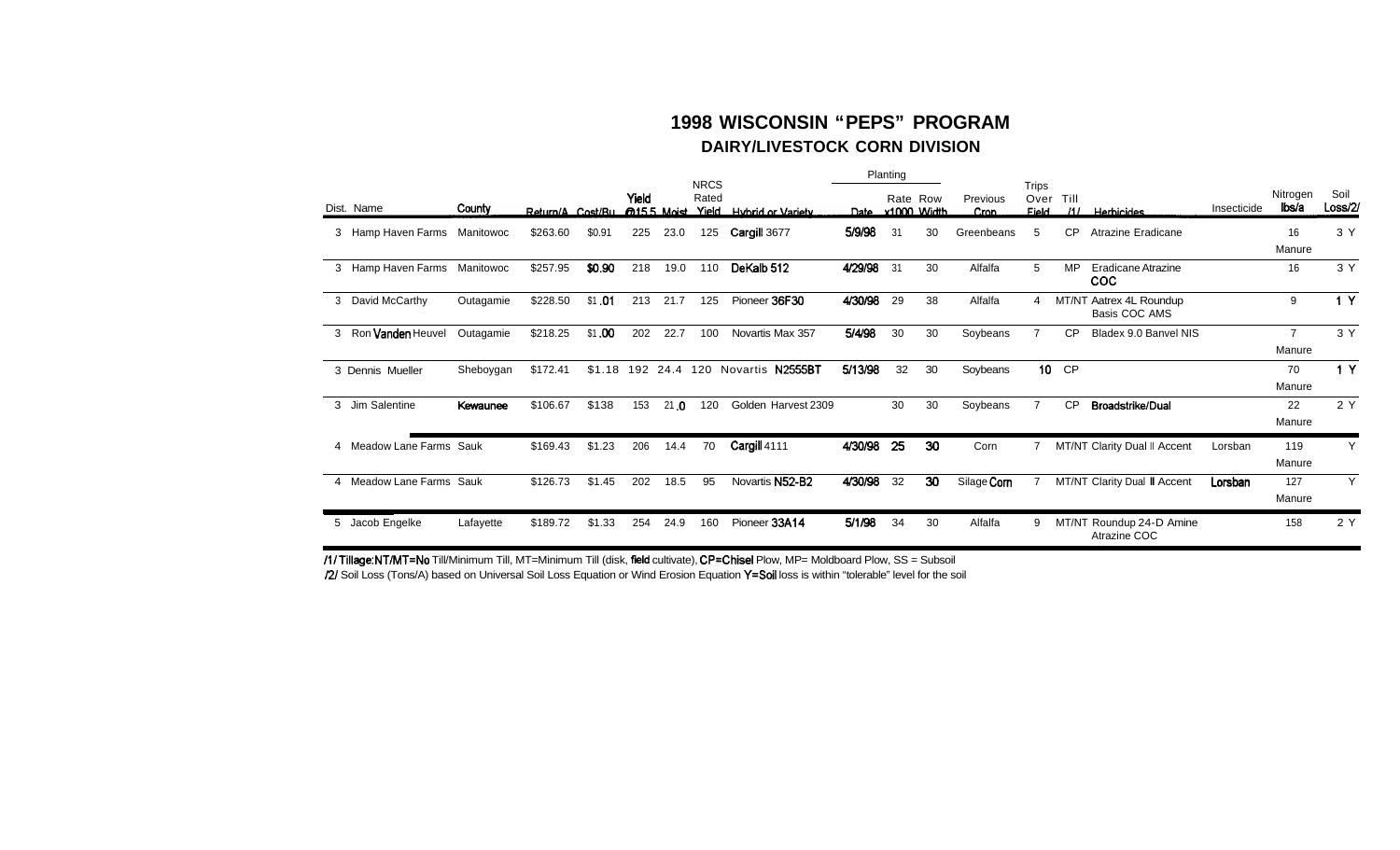#### **WISCONSIN "PEPS" PROGRAM SOYBEAN DIVISION**

|                |                                   |                      |          |        |       | <b>NRCS</b> |                                               |    | Planting                   |          |                |                    | <b>Trips</b>   |           |                                           |                        |                  |
|----------------|-----------------------------------|----------------------|----------|--------|-------|-------------|-----------------------------------------------|----|----------------------------|----------|----------------|--------------------|----------------|-----------|-------------------------------------------|------------------------|------------------|
|                |                                   |                      |          |        | Yield | Corn        |                                               |    |                            | Rate Row |                | Previous           | Over           | Till      |                                           | Nitrogen               | Soil             |
|                | Dist. Name<br>Jaquish Farms, Inc. | County               |          |        |       | 115         | Return/A Cost/Bu bu/A Yield Hybrid or Variety |    | Inoc Date x1000 Width      |          |                | Crop               | Field          |           | /1/ Herbicides                            | lbs/a                  | Loss/2/          |
|                |                                   | Eau Claire           | \$204.11 | \$2.59 | 67    |             | Pioneer 9163                                  | N. | 5/13/98                    | 150      | 30             | Corn               | 6              |           | MT/NT Pursuit Pinnacle NIS AMS            | 8                      | 1Y               |
|                | Wayne Van Beek                    | St. Croix            | \$166.54 | \$2.60 | 55    | 80          | Novartis S14-M7                               | Y  | 5/21/98                    | 175      | 6.5            | Corn               | $\overline{4}$ | CP        | Roundup Ultra                             | 20                     | 3 Y              |
|                | Ivan Gruetzmacher                 | Waupaca              | \$154.60 | \$3.06 | 60    | 115         | Pioneer 9172                                  | Y  | 5/6/98                     | 225      | $\overline{7}$ | Com                | 5              | <b>CP</b> | Pursuit COC AMS                           | $\mathbf 0$            | 2 Y              |
|                | Darryll Olson                     | Shawano              | \$130.69 | \$3.29 | 55    | 95          | Novartii S08-80                               | Y  | 5/15/98                    | 240      | 6              | Corn               | 6              | <b>CP</b> | <b>Broadstrike/Dual</b>                   | 18                     | 1 Y              |
|                | Darryll Olson                     | Shawano              | \$124.01 | \$3.19 | 50    | 95          | Pioneer9071                                   |    | $\overline{Y}$ 5/16/98 240 |          | 7.5            | Corn               | 4              |           | MT/NT Broadstrike/Dual                    | 18                     | 1 Y              |
|                | Darryll Olson                     | Shawano              | \$95.25  | \$3.64 | 47    | 95          | Pioneer 9071                                  |    | Y 5/16/98 240              |          | 7.5            | Corn               | 6              | <b>CP</b> | <b>Broadstrike/Dual</b>                   | 18                     | 1Y               |
|                | Randy Kukuczka                    | Marathon             | \$88.45  | \$3.66 | 45    | 80          | Novartis S14-M7                               | Y. | 5/10/98                    | 200      | 6              | Corn               | 6              | CP        | Roundup                                   | 5                      | 1Y               |
|                | 2 Edward Volkening                | Adams                | \$184.47 | \$2.28 | 55    |             | 88 Novartis S20-B9                            |    | N 5/6/98                   | 138      | 30             | Corn               |                |           | 4 MT/NT Roundup AMS                       | $\mathbf 0$            | 1Y               |
| $\mathbf{2}$   | Ross Bishop                       | Washington           | \$157.64 | \$3.05 | 61    | 120         | Golden HarvestH-<br>1263                      | Y  | 5/18/98                    | 275      | $\overline{7}$ | Corn               | 5              |           | MT/NT <b>Broadstrike/Dual</b> Assure II   | $\mathbf 0$            | 1Y               |
| 2              | Don Brenegan                      | Trempealeau \$152.25 |          | \$3.05 | 59    | 105         | Asgrow A2247                                  |    | Y 5/22/98 160              |          | 30             | Corn               | 4              | CP.       | Command 3 ME Trust                        | 8                      | Y                |
| $\overline{2}$ | Dan Flood                         | Fond du Lac          | \$150.81 | \$3.34 | 65    | 150         | Asgrow AG 1901                                |    | Y 5/16/98 227              |          | 7.5            | <b>Corn Silage</b> | 5              |           | MT/NT Roundup Ultra                       | $\mathbf{0}$<br>Manure | $\overline{1Y}$  |
| $\overline{2}$ | <b>River Brink Farms</b>          | Pierce               | \$131.50 | \$3.13 | 52    | 90          | Novartis S20-B9                               |    | Y 5/12/98 220              |          | 6              | Soybeans           | $\overline{4}$ |           | MT/NT Roundup                             | $\mathbf 0$            | 4 Y              |
| $\mathbf{2}$   | Don Brenegan                      | Trempealeau \$128.33 |          | \$3.46 | 59    | 105         | Asgrow A2247                                  | Y  | 5/22/98 160                |          | 30             | Corn               | $\overline{4}$ | CP        | Command 3 ME Trust<br><b>Pursuit Plus</b> | 8                      | Y                |
| $\overline{2}$ | Mike Kraus                        | Juneau               | \$114.29 | \$3.77 | 61    | 110         | Novartis S19-90                               |    | Y 5/11/98 200              |          | 7.5            | Potato             | 6              |           | MT/NT Roundup Raptor NIS                  | 28                     | Y                |
| 2              | James Ellis                       | <b>Buffalo</b>       | \$113.79 | \$3.49 | 53    | 110         | Novartis S12-49                               |    | Y 5/12/98 190              |          | 9              | Corn               | $\overline{4}$ |           | <b>MT/NT</b> Command 3 ME Frontier        | $\mathbf 0$            | 5 Y              |
| $\overline{2}$ | Dennis Erickson                   | Adams                | \$111.74 | \$3.57 | 54    | 88          | Novartis S19-90                               |    | Y 5/5/98                   | 165      | 38             | Corn               | 9              | <b>MP</b> | Lexone DF Lorox DF Dualll                 | $\mathbf{0}$<br>Manure | 10 N             |
| $\mathcal{P}$  | David E. Bauer                    | Pepin                | \$107.64 | \$3.63 | 53    | 135         | Pioneer 9163                                  | Y. | 5/15/98                    | 206      | $\overline{7}$ | Corn               | $\overline{7}$ | <b>CP</b> | Pursuit Pinnacle Assure II<br><b>AMS</b>  | $\mathbf 0$            | $\overline{1Y}$  |
|                | 2 Jim Senn                        | Fond du Lac          | \$104.09 | \$3.40 | 46    | 85          | Mycogen 200                                   |    | Y 5/25/98 235              |          | $\overline{7}$ | Corn               | 3              |           | MT/NT Pursuit Roundup                     | $\mathbf{0}$           | 2Y               |
|                | 2 Jim Senn                        | Fond du Lac          | \$93.32  | \$3.65 | 47    | 120         | Mycogen 200                                   |    | Y 5/25/98 235              |          | $\overline{7}$ | Corn               | 3              |           | MT/NT Pursuit Roundup                     | $\mathbf 0$            | $\overline{1}$ Y |
|                | 3 Meyer Dairy & Grain             | Calumet              | \$277.68 | \$2.20 | 80    | 125         | Novartis S19-90                               | Y. | 5/20/98                    | 234      | 7.5            | <b>Corn</b> Silage | 5              | CP        | Command 4EC Tretlan MTF<br>Lexone         | $\Omega$               | 0 Y              |
|                | 3 Hamp Haven Farms                | Manitowoc            | \$198.89 | \$2.68 | 67    |             | 125 Dyna-Gro 3196                             |    | Y 5/18/98                  | 200      | 14             | Corn               | 5              |           | CP Prowl Basagran COC                     | $\mathbf 0$            | 3 Y              |
| 3              | Ron Vanden Heuvel                 | Outagamie            | \$130.12 | \$3.45 | 59    | 100         | Novartis S19-90                               | Y  | 5/9/98                     | 187      | 6              | Corn               | $\overline{7}$ | <b>MP</b> | <b>Pursuit Pinnacle NIS</b>               | 24                     | 3Y               |
|                | 3 Mike Gilson                     | <b>Brown</b>         | \$124.21 | \$3.16 | 50    | 100         | DeKalb CX 173                                 | Y  | 5/23/98                    | 165      | 30             | Corn               | $\overline{7}$ | <b>MP</b> | <b>Pursuit Plus</b>                       | $\mathbf{0}$           | 3 Y              |
| 3              | Dennis Mueller                    | Sheboygan            | \$105.82 | \$3.77 | 56    | 125         | Novartis S13-56                               | Y  | 5/19/98                    | 309      | $\overline{7}$ | Corn               | $\overline{7}$ | MP        | <b>Pursuit Plus</b>                       | 23                     | 4 Y              |
| 3              | Jim Salentine                     | Kewaunee             | \$98.06  | 63.73  | 51    | 125         | Golden Harvest 1190                           |    | y 5/12/98 220              |          | 30             | Com                | $\overline{7}$ | <b>MP</b> | <b>Pursuit Plus</b>                       | $\mathbf 0$            | 2 Y              |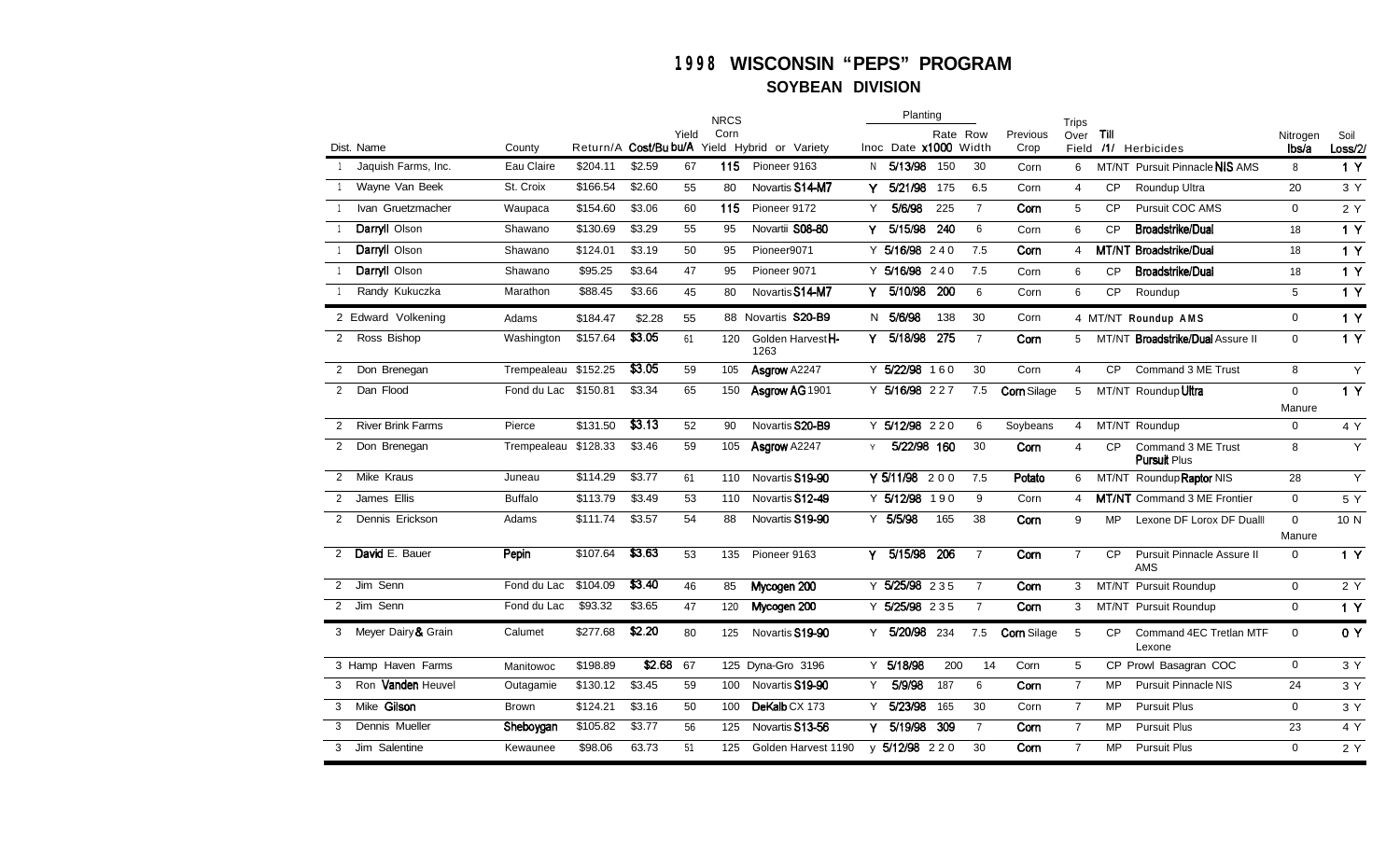#### **1998 WISCONSIN "PEPS" PROGRAM** SOYBEAN DIVISION

|                |                           |           |          |                        |       | <b>NRCS</b> |                            | Planting              |     |                |                  | <b>Trips</b>   |           |                                                           |                   |                |
|----------------|---------------------------|-----------|----------|------------------------|-------|-------------|----------------------------|-----------------------|-----|----------------|------------------|----------------|-----------|-----------------------------------------------------------|-------------------|----------------|
|                | Dist. Name                | County    |          | Return/A Cost/Bubu/A   | Yield | Corn        | Yield Hybrid or Variety    | Inoc Date xl000 Width |     | Rate Row       | Previous<br>Crop | Over<br>Field  | Till      | /1/ Herbicides                                            | Nitrogen<br>lbs/a | Soil<br>Loss/2 |
|                | Earl Findlay              | Jefferson | \$235.70 | \$2.75                 | 81    | 120         | DeKalb CX 232              | Y 5/5/98              | 225 | 7.5            | Corn             | 5              | CP        | <b>Pursuit Pinnacle NIS</b>                               | 0                 | Y              |
|                |                           |           | \$203.45 | \$2.92                 | 75    |             |                            | Y 5/14/98 225         |     | 7.5            | Corn             |                | <b>CP</b> |                                                           |                   | Y              |
| 4              | Earl Findlay              | Jefferson |          |                        |       | 120         | Spansov <sub>207</sub>     |                       |     |                |                  | 5              |           | Basagran Pinnacle NIS<br>Poast+                           | $\mathbf 0$       |                |
| 4              | Meadow Lane Farms         | Sauk      | \$195.01 | \$2.90                 | 71    | 65          | Novartis 2312              | 5/7/98<br>N           | 200 | 6              | Corn             | 6              |           | MT/NT Pursuit                                             | $\Omega$          | Y              |
|                |                           |           |          |                        |       |             |                            |                       |     |                |                  |                |           |                                                           | Manure            |                |
| 4              | Earl Findlay              | Jefferson | \$194.96 | \$2.94                 | 72    | 120         | <b>DSR 222</b>             | Y 5/14/98 225         |     | 7.5            | Corn             | 5              | <b>CP</b> | <b>Pursuit NIS</b>                                        | $\mathbf 0$       | Y              |
|                | Joe Vesbach               | Vernon    | \$172.51 | \$2.96                 | 64    | 145         | Novartis S20-B9            | 5/16/98<br>Y          | 230 | $\overline{7}$ | Corn             | 4              |           | MT/NT Roundup                                             | 23                | 4 Y            |
|                | Brad Vesbach              | Vernon    | \$142.82 | \$3.26                 | 60    | 147         | Novartis S19-90            | 5/18/98<br>۷          | 230 | $\overline{7}$ | Corn             | 4              |           | MT/NT Frontier Pursuit NIS AMS                            | 23                | 4 Y            |
|                | John Miller               | Columbia  | \$131.29 | \$3.61                 | 64    | 145         | Novartis S20-B9            | y 5/15/98 175         |     | $\overline{7}$ | Corn             | 8              | <b>CP</b> | Roundup Ultra AMS                                         | $\mathbf 0$       | 2 Y            |
| $\overline{4}$ | Tom Klahn                 | Columbia  | \$130.97 | \$3.63                 | 65    | 155         | Sturdy                     | Y 5/20/98 220         |     | 7.5            | Corn             | $\overline{4}$ | MT/NT     | Roundup 24-D Ester<br><b>Pursuit NIS</b>                  | $\mathbf 0$       | Y              |
| 4              | Tom Klahn                 | Columbia  | \$118.43 | 83.81                  | 64    | 155         | Hardin                     | Y 5/20/98 220         |     | 7.5            | Corn             | 4              | MT/NT     | Roundup 24-D Ester<br>Basagran NIS Pinnacle<br>Poast Plus | $\mathbf 0$       | Y              |
|                | John Gaska                | Dodge     | \$105.00 | \$3.77                 | 56    | 120         | Hardin                     | Y 5/18/98 225         |     | 7.5            | Corn             | 4              |           | MT/NT Roundup Prowl NIS Pursuit                           | $\mathbf 0$       | Y              |
| 4              | John Gaska                | Dodge     | \$62.94  | \$4.39                 | 50    | 140         | Sturdy                     | Y 5/18/98 225         |     | 7.5            | Corn             | 4              |           | MT/NT Roundup Prowl NIS Assure<br>II Pinnacle             | $\mathbf 0$       | Y              |
|                | <b>Bahr Farms</b>         | Lafayette | \$219.68 | \$2.88                 | 79    | 158         | Novartis S24-92            | 5/7/98<br>Y           | 190 | 15             | Corn             | 6              | <b>CP</b> | Prowl Raptor                                              | $\mathbf 0$       | 2 Y            |
| 5              | Roe Farms                 | Green     | \$172.89 | \$3.16                 | 69    | 130         | Trelay 196                 | 4/30/98<br>Y          | 185 | 15             | Corn             | 6              | MT/NT     | Roundup 2.4-D Amine<br>Poast+Raptor                       | $\mathbf 0$       | 3Y             |
| 5              | Rock County Farm          | Rock      | \$124.18 | \$3.87                 | 70    |             | 155 Novartis <b>S19-90</b> | Y 5/12/98             | 225 | 7.5            | Corn             | 6              |           | MT/NT Dual II Firstrate NIS                               | $\Omega$          | Y              |
|                |                           |           |          |                        |       |             |                            |                       |     |                |                  |                |           |                                                           | Manure            |                |
| 5              | <b>Rock County Farm</b>   | Rock      | \$122.30 | $\overline{\$3.90}$ 70 |       | 155         | Novartis SI 9-90           | Y 5/12/98 225         |     | 7.5            | Corn             | 6              |           | MT/NT Dual II Pursuit NIS                                 | $\Omega$          | Y              |
|                |                           |           |          |                        |       |             |                            |                       |     |                |                  |                |           |                                                           | Manure            |                |
| 5              | Thunderbranch Acres, Inc. | LaFayette | \$117.54 | \$3.92                 | 68    | 158         | Asgrow 2301                | 5/22/98<br>Y          | 250 | 7.5            | Corn             | 4              |           | MT/NT Pursuit Plus 2.4-D Ester<br>Roundup AMS             | $\mathbf 0$       | 1 <sub>Y</sub> |

/1/ Tillage: NT/MT=No Till/Minimum Till, MT=Minimum Till (disk, field cultivate), CP=Chisel Plow, MP= Moldboard Plow, SS = Subsoil /2/ Soil Loss (Tons/A) based on Universal Soil Loss Equation or Wind Erosion Equation Y=Soil loss is within "tolerable" level for the soil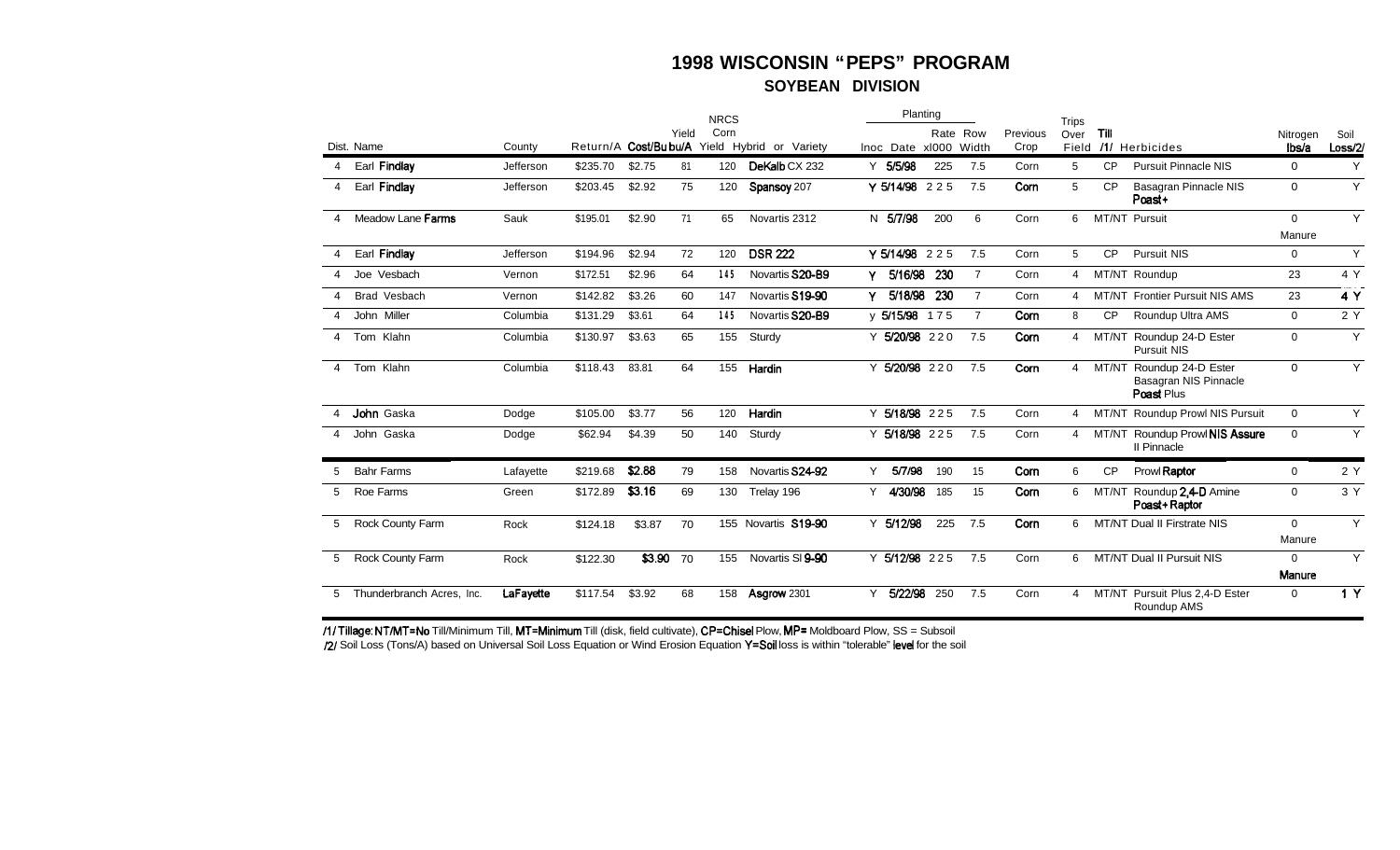#### **1998 WISCONSIN "PEPS" PROGRAM Summary of Corn Cultural Practices - Grouped by Return per Acre**

|                                             |                |                                 |             | <b>CASH CROP DIVISION</b> |            |            | DAIRY/LIVESTOCK DIVISION |                |
|---------------------------------------------|----------------|---------------------------------|-------------|---------------------------|------------|------------|--------------------------|----------------|
|                                             |                |                                 | Bottom 20%  | Middle 60%                | Top 20%    | Bottom 20% | Middle 60%               | <b>Top 20%</b> |
| Return $(S/A)$                              |                |                                 | 96.50       | 144.42                    | 206.96     | 106.93     | 160.79                   | 239.05         |
| Cost (\$/bu)                                |                |                                 | 1.49        | 1.33                      | 1.12       | 1.43       | 1.23                     | 0.98           |
| Yield (bu/A)                                |                |                                 | 163.6       | 194.3                     | 214.8      | 164.0      | 189.4                    | 216.7          |
| Mist(%)                                     |                |                                 | 19.8        | 19.1                      | 19.7       | 19.6       | 20.7                     | 22.0           |
| NRCS Yield (bu/a)                           |                |                                 | 103.6       | 127.7                     | 116.4      | 93.0       | 106.2                    | 120.0          |
| <b>Planting Date</b>                        |                |                                 | 01-May-98   | $01 - My - 98$            | 05-May-98  | 03-May-98  | 03-May-98                | 02-May-98      |
| Planting Rate (seed/A)                      |                |                                 | 31186       | 31097                     | 30457      | 31000      | 30115                    | 30640          |
| Row Width                                   | 30"            | (%)                             | 14          | 0                         | $\bf{0}$   | 0          | 0                        | $\mathbf 0$    |
|                                             | 30"            |                                 | 71          | 86                        | 71         | <b>100</b> | 77                       | 80             |
|                                             | 36"            |                                 | 14          | 5                         | 14         | 0          | 15                       | 0              |
|                                             | 38"            |                                 | 0           | 10                        | 14         | 0          | 8                        | 20             |
| Crop Rotation<br>(previous crop not corn %) |                |                                 | 57          | 76                        | 86         | 80         | 85                       | <b>100</b>     |
| Tillage MT/NT                               |                | (%)                             | 57          | 67                        | 71         | 20         | 46                       | 40             |
| CP                                          |                |                                 | 43          | 24                        | 29         | 60         | 8                        | 40             |
| <b>MP</b>                                   |                |                                 | 0           | 10                        | 0          | 20         | 46                       | 20             |
| SS                                          |                |                                 | $\mathbf 0$ | 0                         | 0          | 0          | $\bf{0}$                 | $\mathbf 0$    |
| Number of Trips                             |                |                                 | 5.9         | 5.6                       | 5.4        | 7.0        | 6.6                      | 5.4            |
|                                             |                | Chemical Costs \$0-\$5/A (%)    | 0           | 0                         | $\pmb{0}$  | 0          | 15                       | 0              |
|                                             |                | \$5-\$10/A                      | 0           | $\mathbf 0$               | 0          | 0          | $\bf{0}$                 | 0              |
|                                             |                | \$10-\$15/A                     | 0           | 10                        | 0          | 0          | 0                        | 0              |
|                                             |                | \$15-\$20/A                     | 14          | 19                        | 29         | 20         | 15                       | 20             |
|                                             |                | \$20-\$25/A                     | 57          | 33                        | 29         | 20         | 23                       | 40             |
|                                             |                | > \$25/A                        | 29          | 38                        | 43         | 60         | 46                       | 40             |
|                                             |                | Rootworm Insecticide Overall(%) | 14          | 14                        | 0          | 20         | 31                       | $\bf{0}$       |
|                                             | Following Corn |                                 | 0           | 10                        | $\bf{0}$   | $\bf{0}$   | 15                       | $\mathbf 0$    |
| Starter applied (%)                         |                |                                 | 100         | 100                       | <b>100</b> | <b>100</b> | 92                       | 80             |
| Nitrogen applied (lbs/A)                    |                |                                 | 126         | 133                       | 104        | 85         | 74                       | 11             |
| Manure applied (%)                          |                |                                 | $\pmb{0}$   | $\pmb{0}$                 | $\pmb{0}$  | 80         | 69                       | 60             |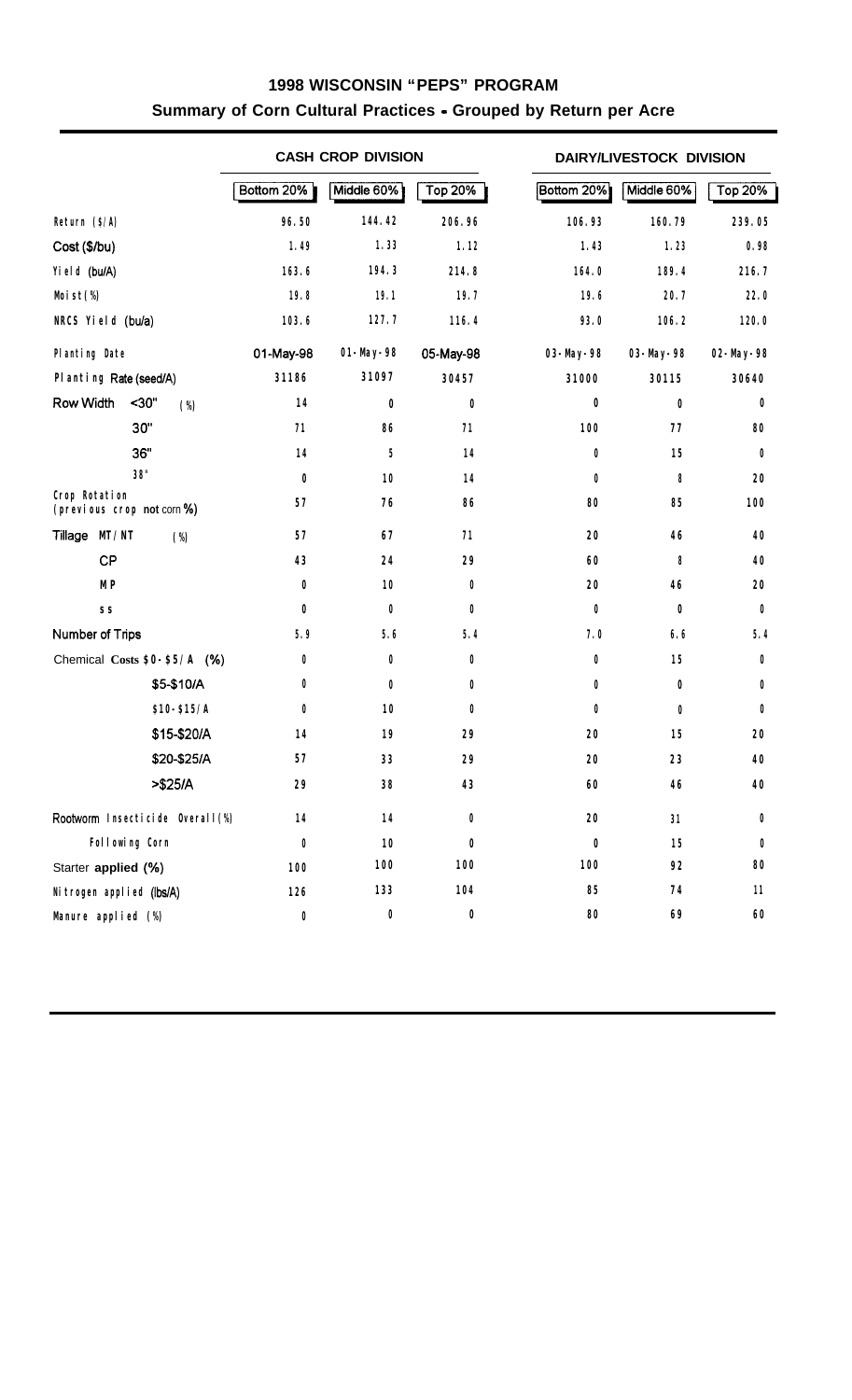|                                                     |             | Soybean Division |                  |
|-----------------------------------------------------|-------------|------------------|------------------|
|                                                     | Middle 60%  |                  | <b>Top 20%</b>   |
| Return (\$/A)                                       | 92.45       | 135.44           | 216.19           |
| Cost (\$/bu)                                        | 3.75        | 3.36             | 2.73             |
| Yield (bu/A)                                        | 48.8        | 59.6             | 74.0             |
| NRCS Yield (bu/a)                                   | 109.3       | 121.4            | 118.5            |
| <b>Planting Date</b>                                | 17-May-98   | 14-May-98        | 12-May-98        |
| Planting Rate (seed/A)                              | 225714      | 209308           | 206094           |
| Row Width Less Than1 0"(%)                          | 86          | 77               | 63               |
| 1 0"-15"                                            | $\mathbf 0$ | $\mathbf 0$      | 13               |
| 15"-30"                                             | $\mathbf 0$ | $\overline{4}$   | 13               |
| Greater Than 30"                                    | 14          | 19               | 13               |
| Crop Rotation                                       | $\mathbf 0$ | 12               | 13               |
| (previous crop not corn %)<br>Tillage MT/NT<br>(% ) | 57          | 58               | 25               |
| <b>CP</b>                                           | 29          | 27               | 75               |
| <b>MP</b>                                           | 14          | 15               | $\pmb{0}$        |
| s s                                                 | $\mathbf 0$ | $\pmb{0}$        | $\boldsymbol{0}$ |
| Number of Trips                                     | 4.7         | 5.3              | 5.4              |
| Chemical Costs \$0-\$5/A (%)                        | $\mathbf 0$ | $\pmb{0}$        | $\mathbf 0$      |
| \$5-\$10/A                                          | $\mathbf 0$ | $\overline{4}$   | $\mathbf 0$      |
| \$10-\$15/A                                         | $\mathbf 0$ | 12               | 13               |
| \$15-\$20/A                                         | 14          | $\overline{4}$   | 13               |
| \$20-\$25/A                                         | $\mathbf 0$ | 19               | 13               |
| $> $25/A$                                           | 86          | 62               | 63               |
| Inoculum Used: %                                    | 100         | 96               | 75               |
| Nitrogen applied (Ibs/A)                            | 3           | $\overline{7}$   | $\mathbf{1}$     |

#### **1998 WISCONSIN "PEPS" PROGRAM Summary of Soybean Cultural Practices - Grouped by Return per Acre**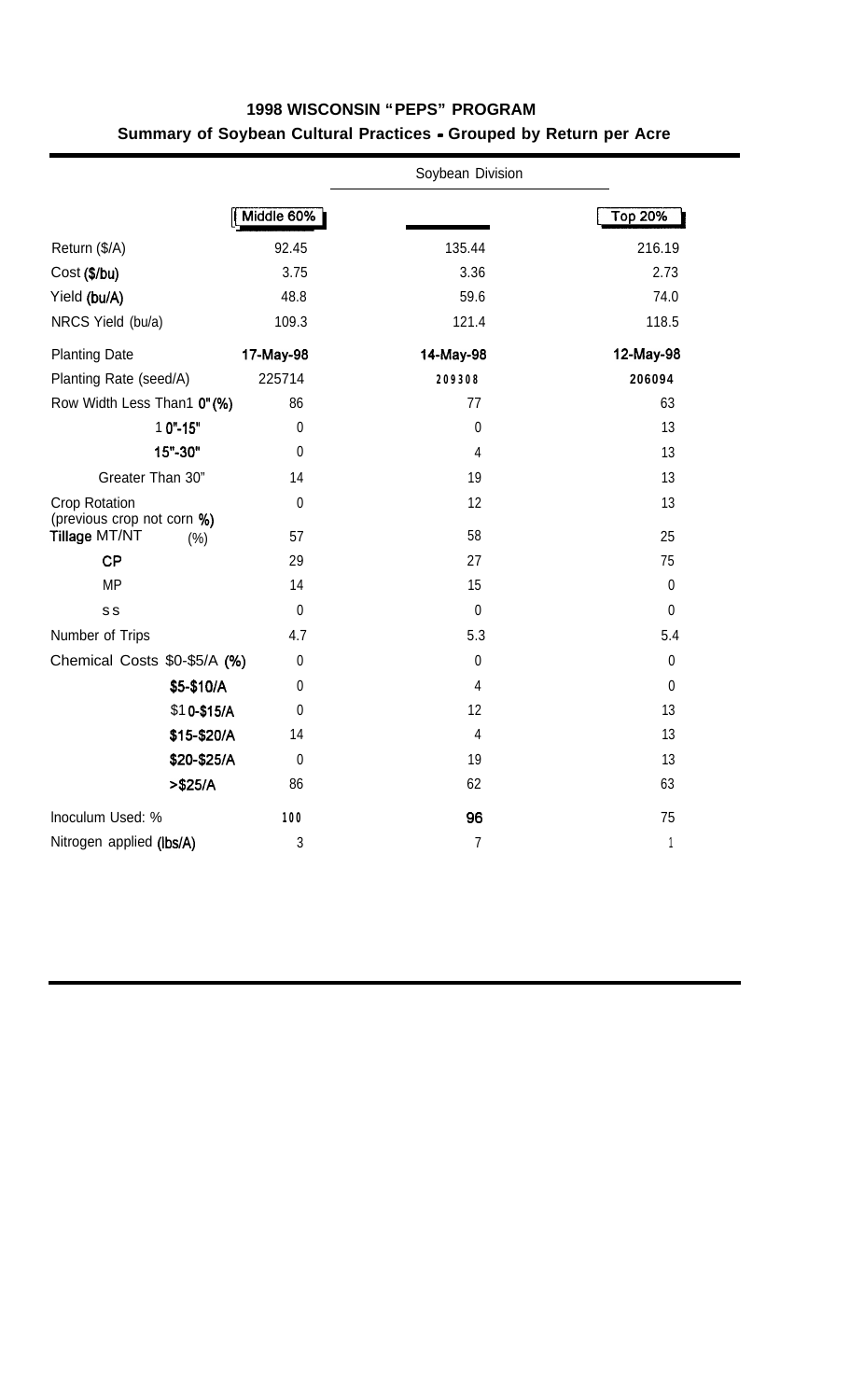**Production Costs Division** Number of Number of Return per Year Contestants Yield Moisture Seed Fertilizer Chemical Other Custom Drying Interest Equipment Equipment Land acre bushel **acre Corn, Cash Crop 1994 43** 178 1995 47 143 1998 **21 158 1997 25 172 1996 35 192 Corn, Dairy and Livestock 1994 52 172 1995 34 140 1998 28 136 1997 16 161 1996 23 190 Soybean 1994 1995 1996 1997 1998 20.5 \$24.68 \$41.03 \$25.34 \$3.57 \$16.26 \$18.09 \$6.40 \$13.24 \$19.01 \$55.52 19.8 \$26.31 \$41.57 \$24.66 \$3.32 \$12.74 24.4 \$28.02 \$43.99 \$23.72 25.2 19.3 \$32.15 \$51.42 \$21.98 \$33.68 \$56.40 \$23.67 \$4.87 \$9.66 \$3.69 s9.95 8.43 \$6.79 \$11.54 \$6.03 \$28.25 \$6.91 \$33.57 \$7.48 \$14.97 \$7.17 \$13.88 \$20.43 \$54.62 \$15.10 \$21.89 \$13.48 \$19.18 \$18.34 \$22.11 \$55.75 \$60.91 \$64.07 \$49.14 \$49.47 \$51.96 \$53.98 \$53.08 22.5 \$25.02 \$29.88 \$21.45 \$4.29 \$15.42 21.8 \$26.12 \$29.43 \$23.64 \$3.23 \$11.82 25.1 \$26.58 \$28.62 \$20.59 25.8 \$30.81 \$24.65 \$3.44 \$9.04 \$2.39 \$10.85 20.7 \$34.48 \$30.59 \$46.19 \$26.85 \$3.43 \$13.89 w.00 \$5.16 \$0.00 \$4.98 \$0.00 \$4.82 \$0.00 \$5.16 \$0.00 \$6.57 \$18.57 \$23.33 \$16.38 \$21.82 \$18.92 \$23.95 \$15.33 \$21.21 \$20.35 \$23.07 \$223.14 \$1.26 \$215.11 \$1.52 \$238.16 \$1.54 \$253.86 \$1.47 \$252.61 \$1.32 \$192.25 \$1.13 \$186.96 \$1.38 \$187.94 \$1.44 \$194.12 \$1.21 \$228.78 \$1.22 \$143.74 \$207.43 \$176.60 \$166.19 \$147.34 \$163.25 \$226.00 \$169.33 \$220.26 \$166.09** 84 56 **13.5 \$21.82 \$16.68 \$28.39 \$2.70 \$13.69 \$0.00 \$4.30 \$12.39 \$18.51 \$63.92 \$182.46 \$3.32 \$123.61 74 53 12.6 \$21.78 \$14.90 \$29.64 \$3.64 \$9.44 \$0.00 \$4.14 \$12.49 \$18.54 \$66.54 \$181.12 \$3.51 \$165.55 58 44 14.4 \$23.84 \$13.45 \$35.20 \$2.09 \$7.24 \$0.00 \$4.25 \$12.58 \$19.05 \$54.24 \$171.94 \$4.19 \$125.63 35 56 12.6 \$25.28 \$16.94 \$30.41 \$3.54 \$7.76 \$0.00 \$4.43 \$14.54 \$19.55 \$65.48 \$187.93 \$3.44 \$194.26 41 61 13.7 \$28.00 \$24.67 \$29.33 \$2.20 \$10.63 \$0.00 \$4.99 \$18.11 \$18.43 \$64.03 \$198.40 \$3.36 \$143.65**

### Average production costs and returns of PEPS contests conducted between 1994 and 1998